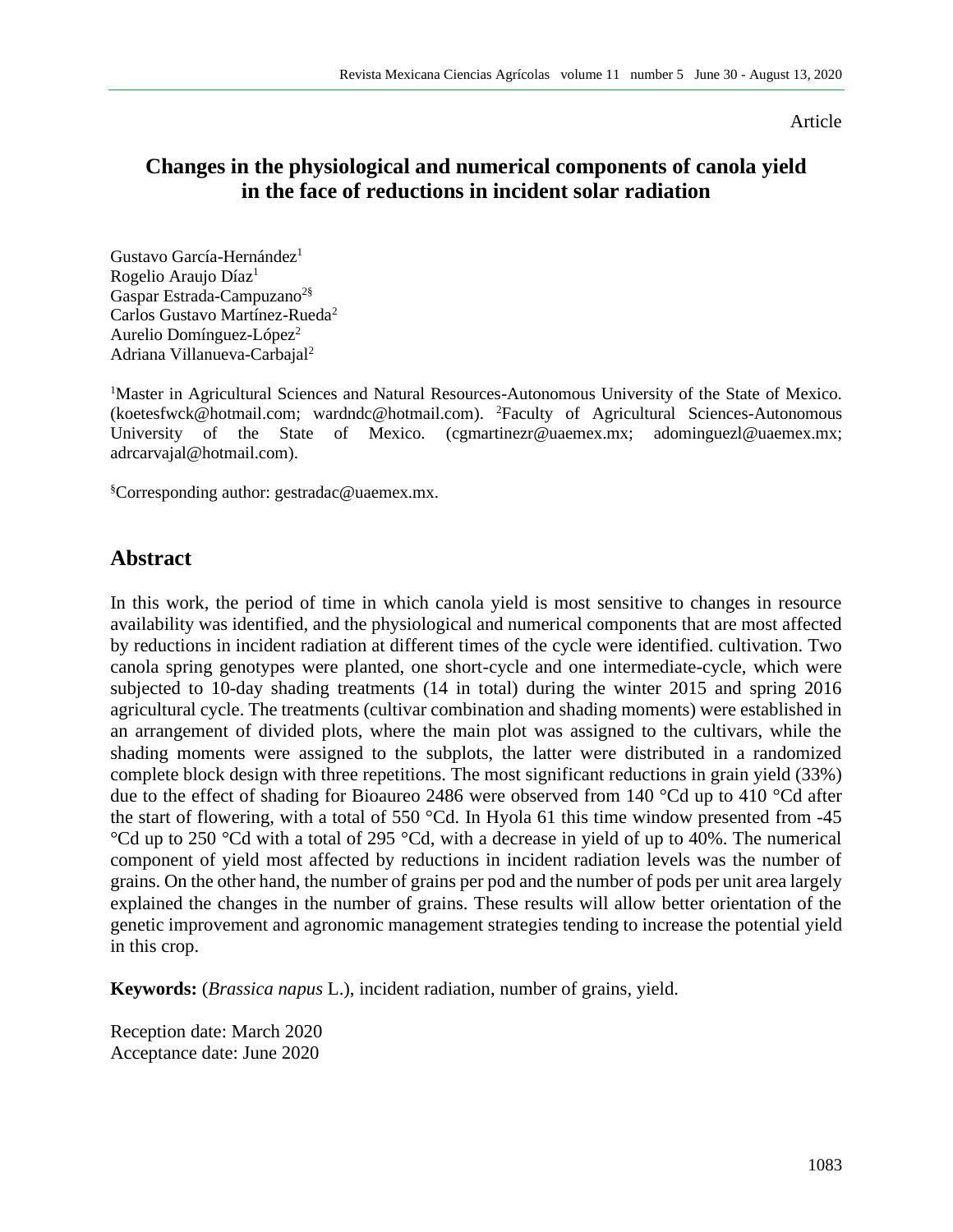# **Introduction**

Canola (*Brassica napus* L.) is an oil plant known worldwide because edible oil is extracted from it whose content of essential fats can prevent heart disease (Kirkegaard *et al*., 2016). Globally, the cultivated area of this crop is 37 579 575 ha, with a production of more than 75 million tons and an average yield of  $1.9$  t ha<sup>-1</sup> (FAOSTAT, 2018). In the year 2018, 2058 ha were harvested, with a production of  $1473$  t and an average yield of  $0.715$  t ha<sup>-1</sup> (CONASIPRO, 2019).

The most outstanding states in canola production for the 2018 cycle were Tamaulipas, State of Mexico, Tlaxcala, Hidalgo and Jalisco, Tamaulipas standing out with 91% of the planted area and production volume; however, it has presented the lowest yields  $(0.6 \text{ t} \text{ ha}^{-1})$ , while the state of Mexico and Hidalgo obtain 2.5 t ha<sup>-1</sup> (CONASIPRO, 2019).

The expansion of canola cultivation in the main producing countries has taken place in those areas with a temperate climate in which it is well adapted, however, in marginal and drier regions, it has prospered adequately, making it a crop that is tolerant to water stress and thermal (Dreccer *et al*., 2018).

Therefore, there is a growing need to understand the effects of intensity, time and duration of different types of stress on yield determination, in order to better channel both genetic improvement strategies and those of agronomic management tending to increase crop productivity.

In grain crops, the yield is generated throughout the growing cycle; however, not all phenological stages are equally important to define it (Estrada-Campuzano *et al*., 2008). In numerous studies in other crops (maize, wheat, barley) it has been found that the number of grains is the most important numerical component for the determination of yield (Sadras, 2007; Peltonen-Sainio *et al*., 2007; Fischer, 2008), in such a way that the phenological stages where this component is being determined are very important to understand the changes in grain yield (Slafer *et al*., 2005).

Knowledge of the period of time in which the grain yield is being determined could be important for the development of strategies that allow increasing the yield, either through genetic improvement or through improvement in management practices (Slafer, 2005). Regarding canola cultivation, previous studies using shading treatments (Iglesias and Miralles, 2014; Labra *et al*., 2017) or defoliation combined with irrigation (Zhang and Flottman, 2018), have been used to understand source-demand relationships and also to analyze the plasticity of yield components.

However, defoliation or irrigation confound the effects on yield and the reported experiments used different intensities and shading times, in many cases shading treatments were extended throughout the flowering period. Recently Kirkegaard *et al*. (2018) made the determination of this crop period most sensitive to changes in resource availability, with a single canola genotype contrasting it in two different environmental conditions (localities). In this sense, given the existence of genotypes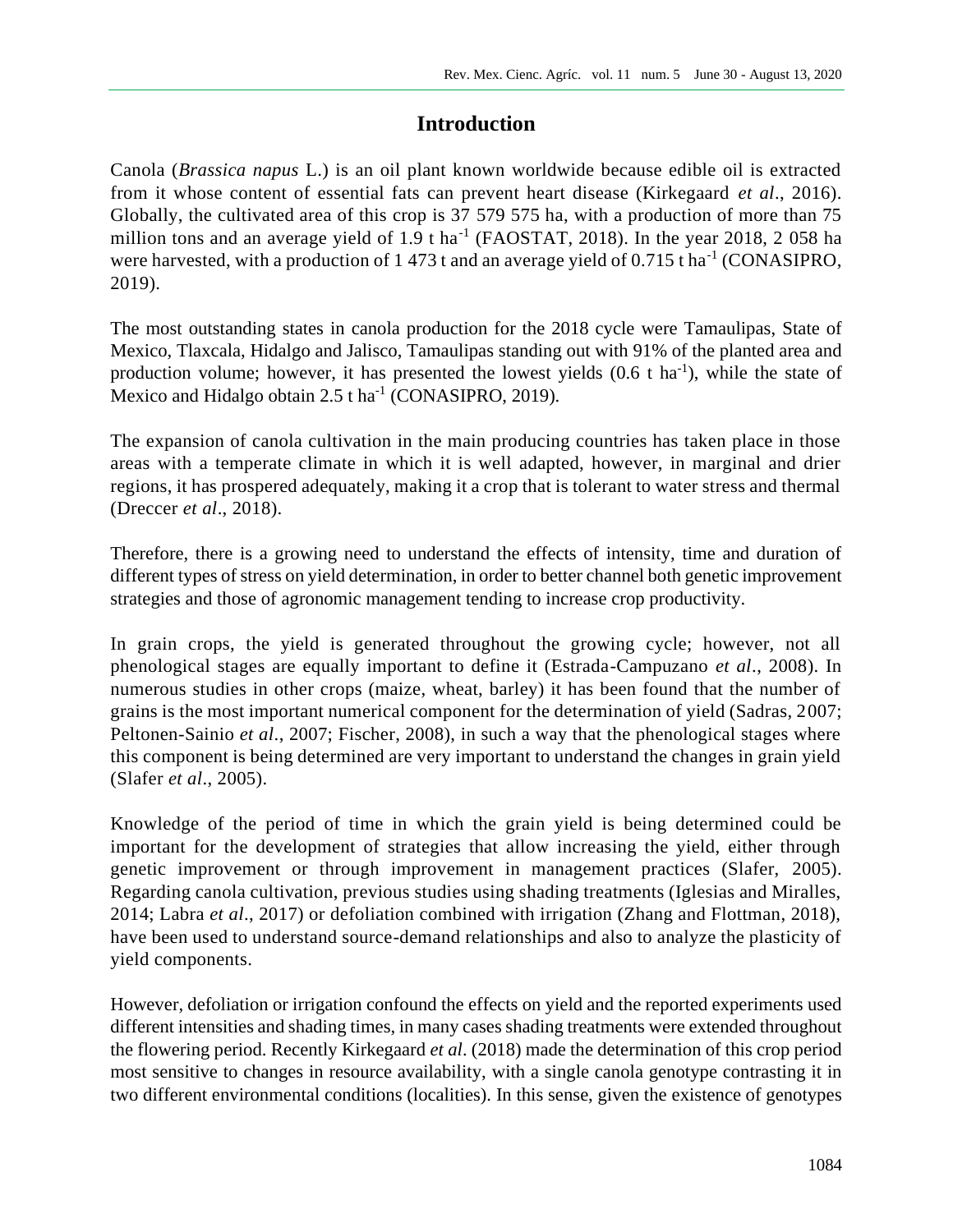that differ in terms of plant architecture (number of branches, pods per branch, etc), it would be interesting to investigate whether the sensitivity of the genotypes depends on their architecture or length of the culture cycle.

Currently, it is known that in canola cultivation the yield generation is determined by different factors. In this sense, Sidlauskas and Bernotas (2003), observed that in the flowering stage temperatures above 27 °C have a negative effect on canola yield. On the other hand, Sinaki *et al*. (2007), observed that, among the yield components, the most sensitive to the water deficit was the number of pods, when canola plants were exposed to 20%, 50% and 75% of available water in the soil. However, the aforementioned these investigations did not aim to identify the time window during the phenological cycle where yield tends to decrease due to resource limitations.

Knowing the sensitivity of the crop to changes in the availability of resources is of great importance since the phenological stages where the main components of the yield are generated could coincide, with conditions of greater environmental supply. Based on the above, the objective of the present work was: i) to determine the changes in the yield of grain and its components in canola as a result of reductions in the levels of incident solar radiation during different phases of the ontogenic cycle.

# **Materials and methods**

### **Location of experimental work**

The experiment was carried out during the winter-spring 2015-2016 cycle at the Faculty of Agricultural Sciences of the Autonomous University of the State of Mexico, located in the town of El Cerrillo Piedras Blancas, Toluca, Mexico, at 19° 15' 33'' north latitude, 99° 39' 38'' west longitude, and at an altitude of 2 640 m. The predominant climate according to Garcia (1988) corresponds to a sub-humid temperate climate with rains in summer and little rainfall in winter (5% of the total in the year), annual average temperature of 12.8 ºC and annual average precipitation of 900 mm (González *et al*., 2009). The soil of the region is a pelic Vertisol of volcanic origin, it presents a mineral horizon with a low content of organic matter ranging from 1.01 to 2.36%.

### **Treatments and experimental design**

The treatments consisted of a combination of 2 spring canola cultivars (one short; Hyola 61 and one intermediate; Bioaureo 2486) and shading treatments of 10 days duration (12 in total; including the unshaded control) applied from the appearance from the 3rd true leaf to physiological maturity. Shading was achieved by placing shade mesh 20 cm above the crop canopy, which reduced incident solar radiation by 80%. The treatments (combination of cultivars and shading periods) were established in an arrangement of divided plots, where the large plot consisted of the cultivars and the shading periods corresponded to the sub-plots (12 for each large plot), the which were distributed in a randomized complete block design with three replications.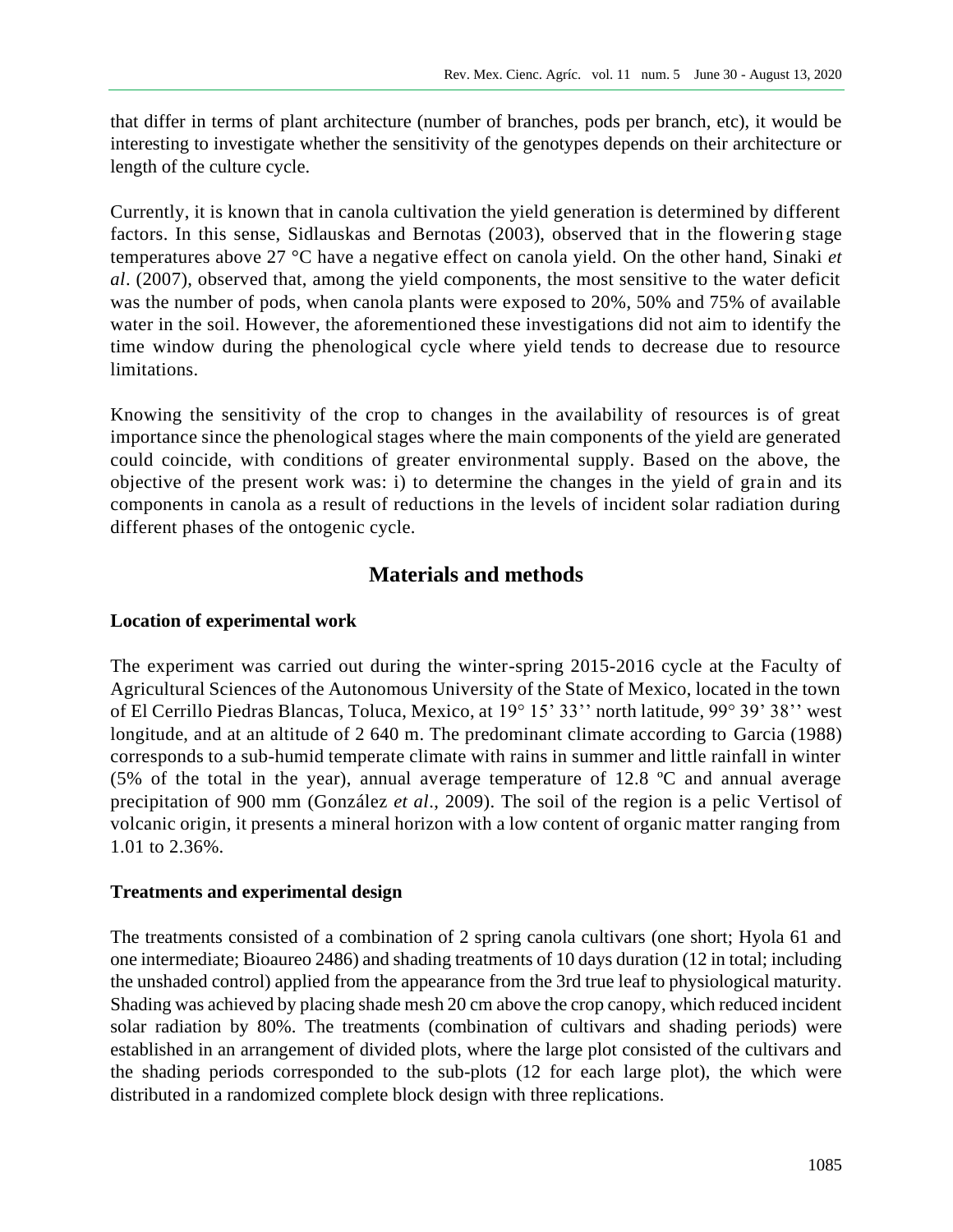### **General conditions of the experiment**

The sowing was carried out in plots of five rows of 3 m in length and separated from each other at 0.30 m (4.5 m<sup>2</sup>). A planting density of 70 seeds per m<sup>2</sup> was used, of which only 50 plants per m<sup>2</sup> were left after emergence. To achieve this, 315 seeds were distributed uniformly in each plot in the five rows of each experimental plot. The crop was kept in field capacity throughout its cycle by means of a drip irrigation system and without nutritional restrictions, so it was fertilized with the formula 150-60-30.

During the cultivation cycle, the main phenological stages, biomass production, harvest index, grain yield and their numerical components were recorded. These variables were subjected to an analysis of variance and when the F test of the analysis of variance was significant, the means test was performed using the honest least significant difference test (DMSH) at a significance level of 5 % (Dean *et al*., 2017), using the SAS statistical package version 9.0.

## **Results and discussion**

#### **Weather conditions**

The climatic conditions during the experiment are presented in (Figure 1), for both genotypes the beginning of the reproductive period coincided with conditions of temperature (average of 13.3  $^{\circ}$ C) and radiation (daily average of 23.2 MJ m<sup>-2</sup> s<sup>-1</sup>) favorable. However, precipitation during the reproductive period was very low (14.8 mm between BFV and IFr), but this was not a limitation given that the crop was established under irrigation conditions (938 mm).



Figure 1. Agroclimatic conditions occurred during the conduct of the experimental work. (S= seeding; **Eme= emergence, BFV= flower bud visible, IF= start of flowering, IFr= start of fruiting, MF= physiological maturity).**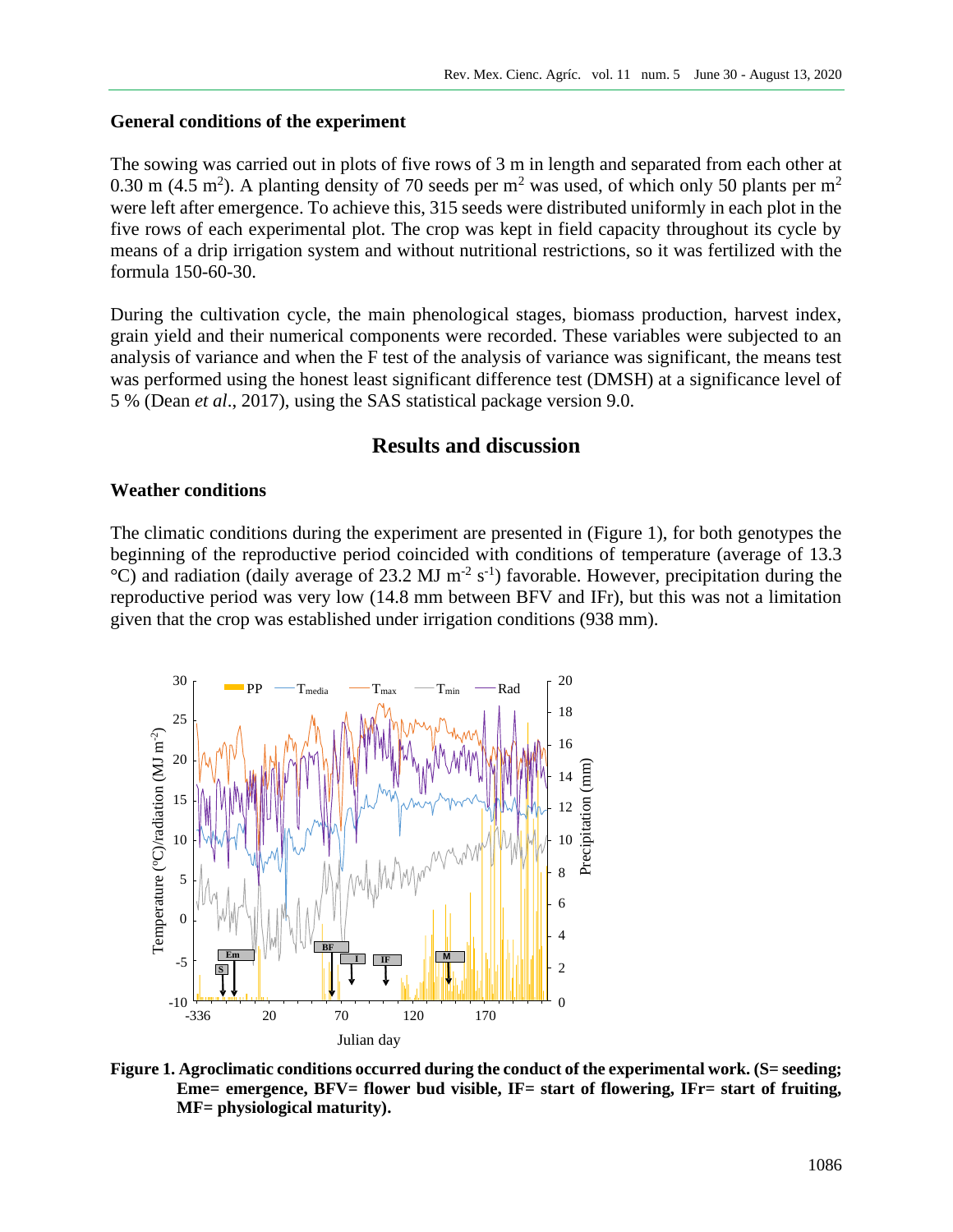The comparison of both genotypes in the control treatment revealed that the Hyola 61 genotype outperformed Bioaureo 2486 in most of the variables, except by weight of 1 000 g. However, Bioaureo 2486 outperformed Hyola 61 by 11% in biomass production (Table 1).

| Genotypes     |          | Biom $(g m-2)$ Yield $(g m-2)$ IC |        | <b>NG</b>          | P1000g<br>(g) | <b>NS</b>      | <b>NGPS</b>       |
|---------------|----------|-----------------------------------|--------|--------------------|---------------|----------------|-------------------|
| Hyola 61      | 1630.2 b | 491.9 a                           |        | $30.2 a$ 143 371 a |               | 3.4 a 10 257 a | 13.9 a            |
| Bioaureo 2486 | 1 830 a  | 343.8 b                           | 18.7 b | 98 761 h           |               | $3.4a$ 8 295 b | 11.9 <sub>b</sub> |
| CV(%)         | 10.9     | 8                                 | 10.8   | 8.7                | 4.6           | 10.1           |                   |

**Table 1. Mean values and significance of the F values for the variables of the controls of two canola genotypes, in Toluca, Mexico.**

Means linked by the same letter do not differ significantly to the 0.05 of the Tukey test. Biomass at maturity (Biom); grain yield (Rend); harvest index (IC); number of grains per  $m^2$  (NG); 1000 grain weight (P1000g); number of pods per  $m<sup>2</sup>$  (NS); and number of grains per pod (NGPS).

The correlation between the yield and its components for the two canola genotypes is observed in (Table 2), the yield was positively and significantly correlated  $(p< 0.01)$  with the biomass in both genotypes and with the weight of 1000 grains ( $p < 0.05$ ) and number of grains per pod ( $p < 0.01$ ) in cultivar Bioaureo 2486. While in Hyola 61 this association was observed in a significant way for all variables except for weight of 1 000 grains and number of grains per pod.

|               | Biom $(g m2)$ | IC          | <b>NG</b>  | P1000g(g)   | <b>NS</b>             | <b>NGPS</b> |
|---------------|---------------|-------------|------------|-------------|-----------------------|-------------|
| Bioaureo 2486 |               |             |            |             |                       |             |
| Yield         | $0.519***$    | $0.127$ ns  | $0.921$ ns | $-0.094*$   | $0.25$ ns             | $0.699**$   |
| <b>Biom</b>   |               | $-0.739**$  | $0.433**$  | $0.074$ ns  | $0.343*$              | $0.159$ ns  |
| IC            |               |             | $0.152$ ns | $-0.131$ ns | $-0.118$ ns           | $0.252$ ns  |
| <b>NG</b>     |               |             |            | $-0.464***$ | $0.356*$              | $0.691**$   |
| P1000G        |               |             |            |             | $-0.331$ <sup>*</sup> | $-0.199$ ns |
| <b>NS</b>     |               |             |            |             |                       | $-0.42$ **  |
| Hyola 61      |               |             |            |             |                       |             |
| Yield         | $0.617***$    | $0.363*$    | $0.934**$  | $0.119$ ns  | $0.735***$            | $-0.008$ ns |
| <b>Biom</b>   |               | $-0.494***$ | $0.548**$  | $0.119$ ns  | $0.763***$            | $-0.44***$  |
| IC            |               |             | $0.379*$   | $-0.02$ ns  | $-0.04$ ns            | $0.441***$  |
| NG            |               |             |            | $-0.234$ ns | $0.73***$             | $0.084$ ns  |
| P1000g        |               |             |            |             | $-0.038$ ns           | $-0.25$ ns  |
| <b>NS</b>     |               |             |            |             |                       | $-0.603**$  |

**Table 2. Phenotypic correlations for grain yield and its components in two canola genotypes submitted to shading treatments in Toluca, Mexico.**

 $*$ = significant at 0.05;  $*$ = significant at 0.01 and ns= not significant; biomass to maturity (Biom); grain yield (Rend); harvest index (IC); number of grains per  $m^2$  (NG); 1000 grain weight (P1000g); number of pods per  $m^2$  (NS) and number of grains per pod (NGPS).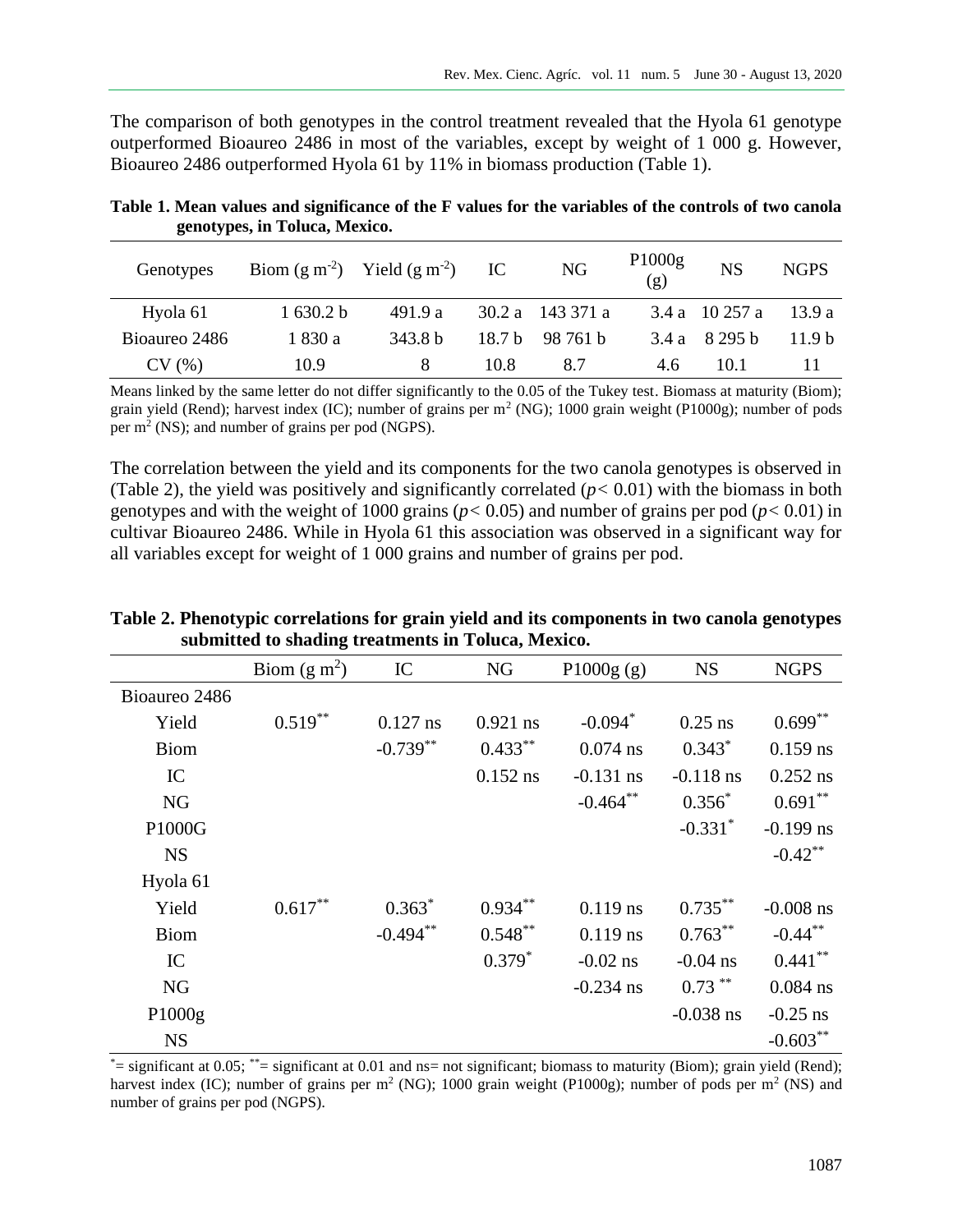On the other hand, the biomass was negatively and significantly correlated with the IC in the two genotypes, while it correlated positively and significantly  $(p < 0.01)$  with the number of grains and the number of pods per unit area, while the correlation it was negative for the number of grains per pod in the Hyola 61 cultivar (Table 2). The harvest index was positively and significantly correlated with the number of grains per unit area and the number of grains per pod in the Hyola 61 cultivar. In the same way, a positive and significant association was observed between the number of grains per unit of surface with the number of pods per  $m<sup>2</sup>$  and the number of grains per pod for the Bioaureo cultivar, while in this cultivar the NG was negatively correlated with the weight of 1 000 grains.

On the other hand, in the Hyola 61 cultivar, only a positive association was observed between the number of grains and the number of pods per  $m^2$ . The weight of 1 000 grains was negatively and significantly correlated ( $p < 0.01$ ) with the number of pods per unit area, and finally this variable was positively and significantly associated  $(p < 0.01)$  with the number of grains per pod.

### **Effect of shading on physiological components of yield**

When analyzing the effect of the shading treatments imposed before the start of flowering, it was observed that for both genotypes the yield was explained to a greater extent by the harvest index  $(r^2 = 0.77, p < 0.01)$  (Figure 2b) than by biomass produced at physiological maturity ( $r^2 = 0.32, p <$ 0.05) (Figure 2a).



**Figure 2. Relationships between grain yield with biomass at maturity (a) and harvest index; and (b) for the shading treatments applied before the start of flowering in two canola genotypes, in Toluca, Mexico.**

Conversely, the shading treatments imposed after the start of flowering showed that the grain yield of each cultivar evaluated was explained to a greater extent by the production of biomass at maturity as shown in Figure 3a (Hyola 61:  $r^2 = 0.52$ ,  $p < 0.05$ ; Bioaureo 2486:  $r^2 = 0.59$ ,  $p < 0.05$ ) and not by the harvest index, since in it both genotypes were grouped in a single relationship  $(r^2=$ 0.37, *p<* 0.05) (Figure 3b).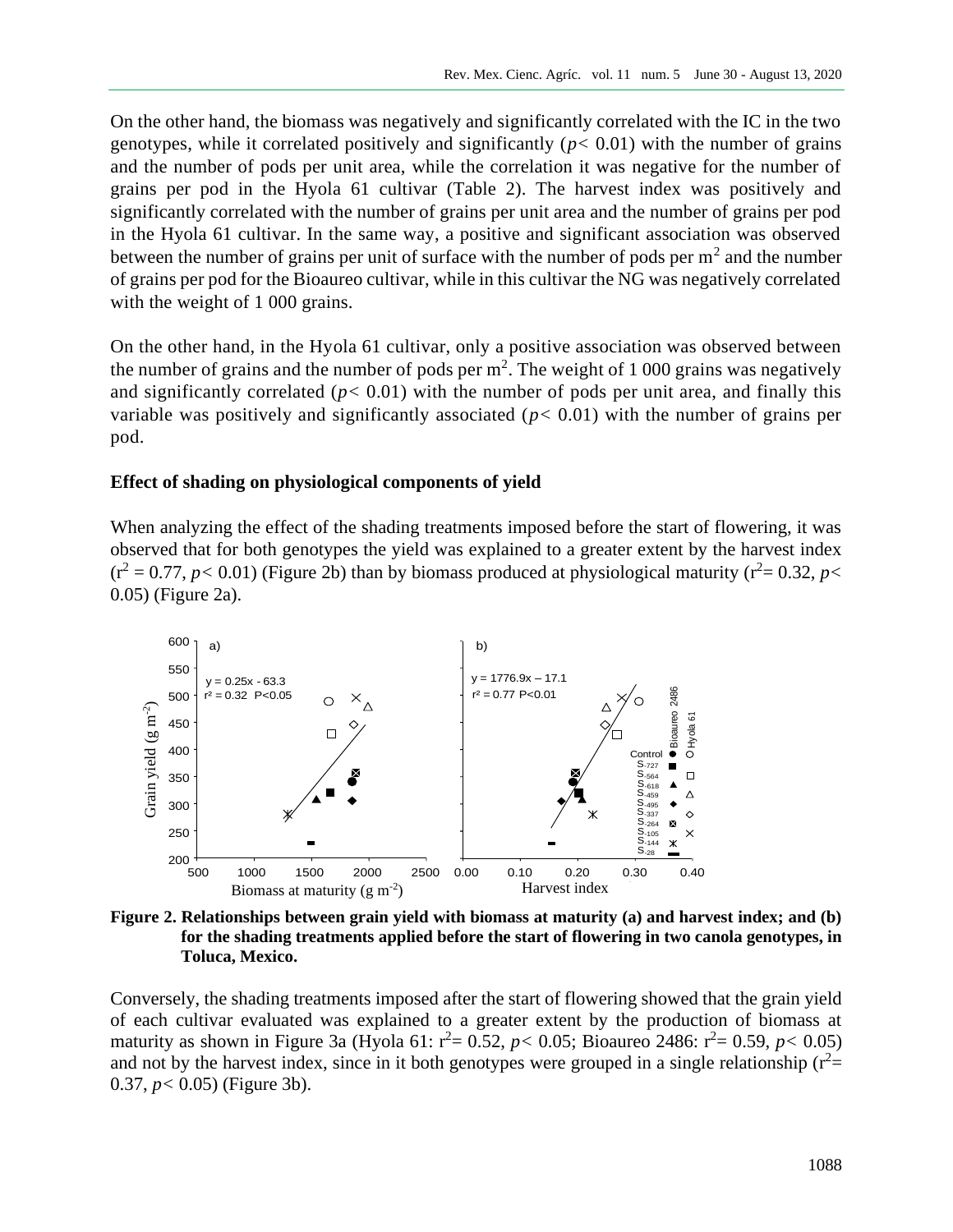

**Figure 3. Relationships between grain yield with biomass at maturity (a) and with the harvest index; and (b) for the shading treatments imposed after the start of flowering, in Toluca, Mexico.**

When analyzing the changes in grain yield due to the effect of shading treatments applied in preflowering, it could be seen that the changes in the number of grains due to the effect of shading explained 97% of the variability observed in grain yield (Figure 4a). The Hyola 61 variety obtained the highest yields (491.9 g m<sup>-2</sup>, 43%) with respect to Bioaureo 2486 (343.8 g m<sup>-2</sup>). In both cultivars, the shading treatments imposed before the start of flowering significantly decreased grain yield (25% on average in both cultivars).

The relationship between grain weight and number of grains was not significant, however, there were compensatory effects on grain weight, this effect being more marked in Bioaureo 2486 in treatments  $S_{-40}$  and  $S_{-51}$  (Figure 4b).



**Figure 4. Relationship between grain yield with the number of grains (a) and grain weight with the number of grains; and (b) for the shading treatments imposed before the start of flowering in two canola cultivars in Toluca, Mexico.**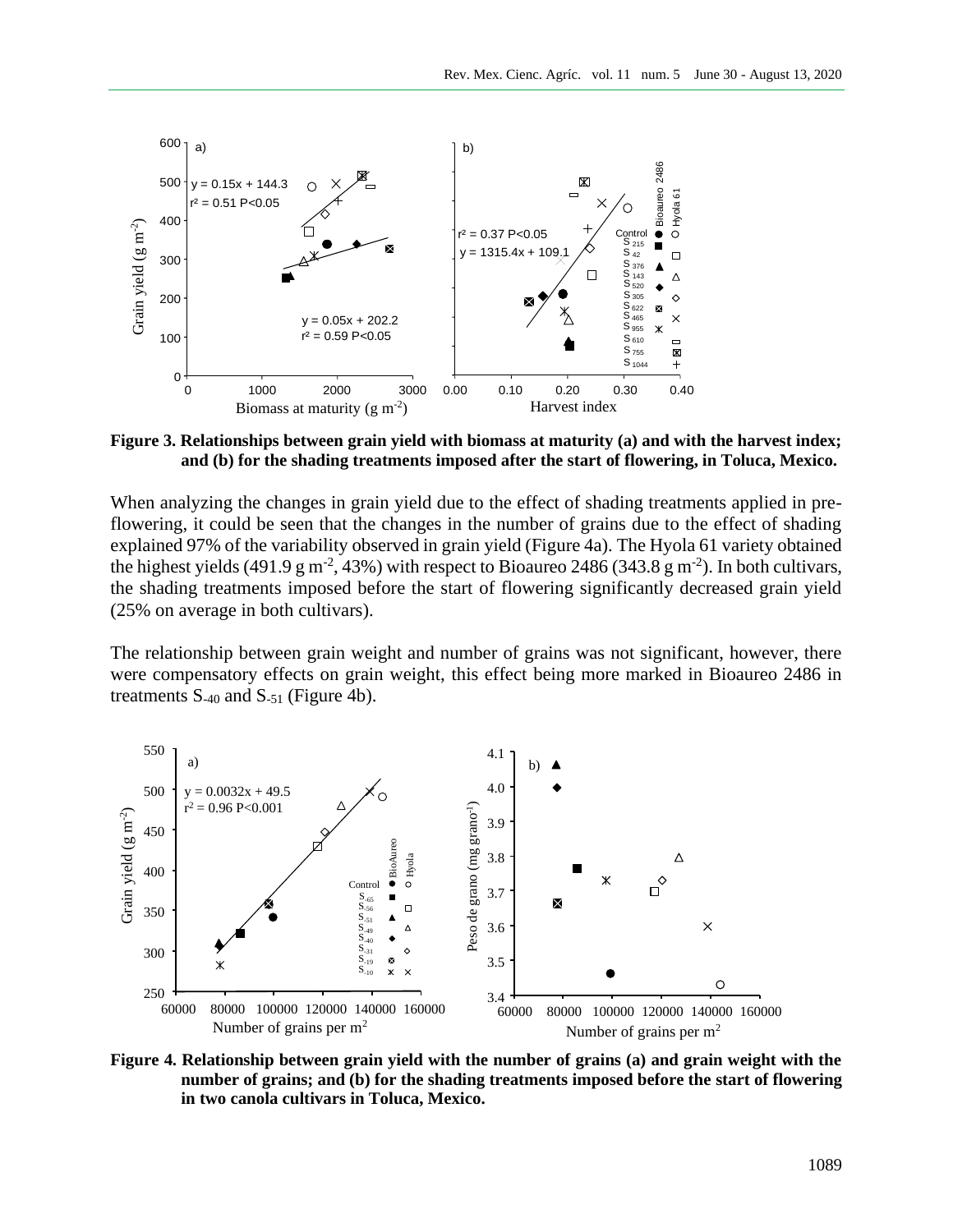On the other hand, the changes in the components of the grain yield as a result of the shading treatments imposed after the start of flowering, was reflected in a significant decrease in the number of grains, mainly in the  $S_3$  and  $S_{22}$  treatments (Figure 5a) in the cultivate Bioaureo 2486 with a significant increase in grain weight in the treatments in the same treatments (Figure 5b). For the Hyola 61 genotype, the shading treatments that significantly reduced the number of grains were  $S_1$ , S<sub>11</sub> and S<sub>21</sub> (Figure 5a), without affecting grain weight (Figure 5b).



**Figure 5. Relationships between the number of grains per m<sup>2</sup> (a) and the individual weight of grain; and (b) regarding the shading treatments imposed after the start of flowering on two canola genotypes, in Toluca, Mexico.** The subscript in each shading treatment indicates the number of days since the beginning of flowering.

### **Grain yield and its components in relative terms**

The highest sensitivity of grain yield due to the effect of reductions in assimilates for the Bioaureo 2486 genotype was observed from -140  $^{\circ}$ Cd up to 410  $^{\circ}$ Cd with a total of 550  $^{\circ}$ Cd, in this period the yield decreased significantly to 33%. While in the Hyola 61 cultivar, this period ranged from - 45 °Cd up to 250 °Cd with a total of 295 °Cd, with reductions in grain yield during this period of 40% (Figure 6a).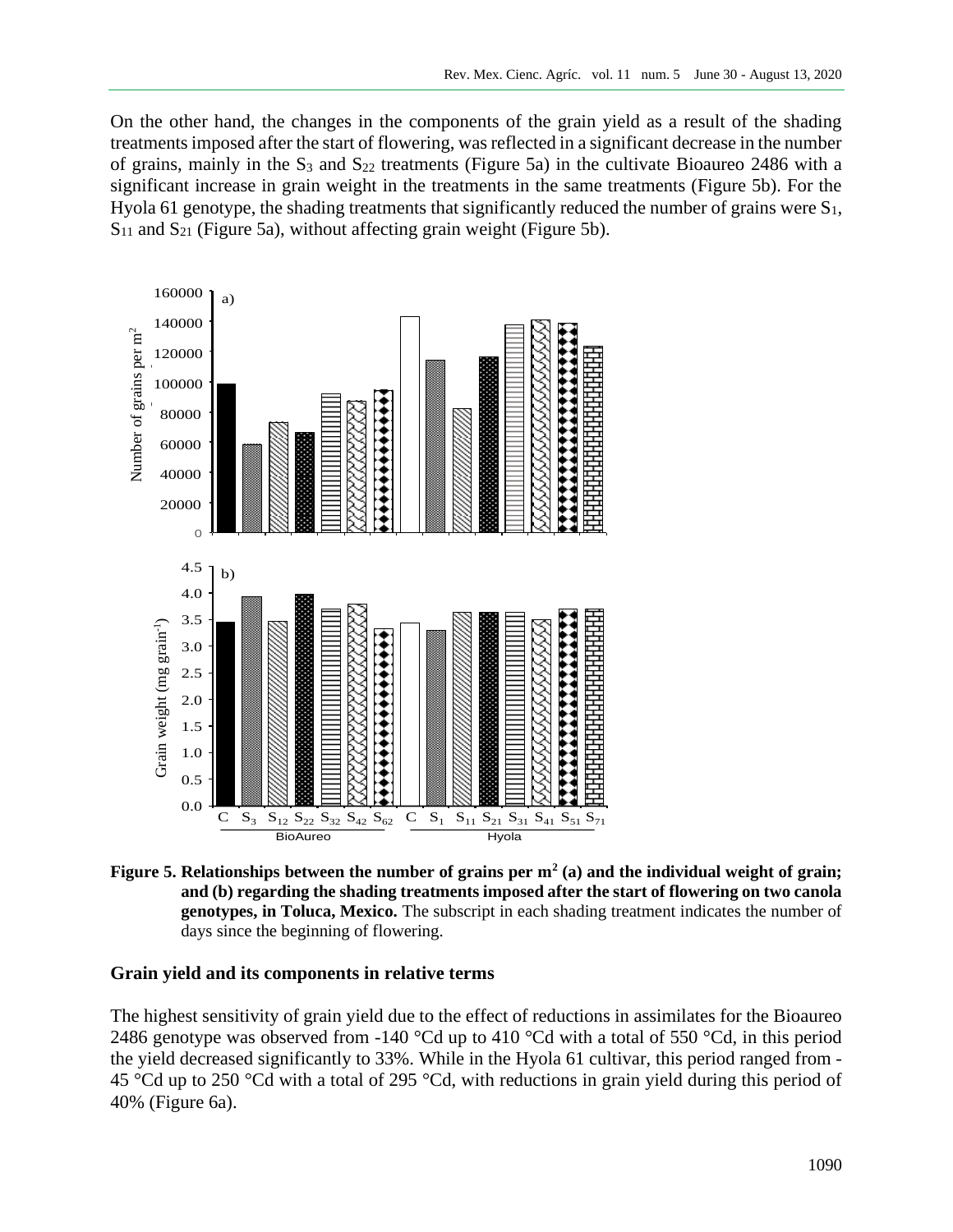A similar trend was observed in the relative number of grains, where Bioaureo 2486 showed a significant decrease in the number of grains of 43%, from -160  $^{\circ}$ Cd to 480  $^{\circ}$ Cd with a total of 640 °Cd. While in Hyola 61 the relative number of grains decreased by 43% from 10 °Cd to 310 °C with a duration of 320 °Cd. (Figure 6b). On the other hand, the relative grain weight for the two genotypes remained similar to the control until flowering, in which Bioaureo 2486 showed a 13% compensation with respect to the control in the shading treatment closest to the beginning of flowering (Figure 6c).



**Figure 6. Relationship between the relative yield a) and its components, number of grains per relative m<sup>2</sup> ; b) relative weight of grain c); and the midpoint of shading treatment from the beginning of flowering for two canola genotypes in Toluca, Mexico.** The bars on the X axis indicate the length of the period in which the falls in yield, number of grains and grain weight were statistically significant for each variety (Gray: Hyola 61, Black: Bioaureo 2486).

Figure 7 shows the relationship between the relative number of grains, the number of pods per relative  $m^2$ , the number of grains per pod and the midpoint of the shading treatment where it is seen that the drop in the relative number of grains , for the Hyola 61 genotype, was mainly due to a decrease in the number of pods relative  $m<sup>2</sup>$  of up to 40% (Figure 7b), compared to the control in the period between 42 °Cd and up to 350 °Cd with a total of 308 °Cd, later a compensation of up to 27% was observed with respect to the control.

While for the Bioaureo 2486 genotype this variable was relatively little affected by shading treatments. On the other hand, the changes in the relative number of grains were also associated with the decrease in the number of grains per pod. For the Hyola 61 genotype, this variable only showed a decrease of 20% at 610 °C, while for the Bioaureo 2486 genotype, the number of grains per pod was reduced by 27% (Figure 7c), in the shading treatments that They were imposed around the beginning of the flowering that contemplated a period of 620 °Cd.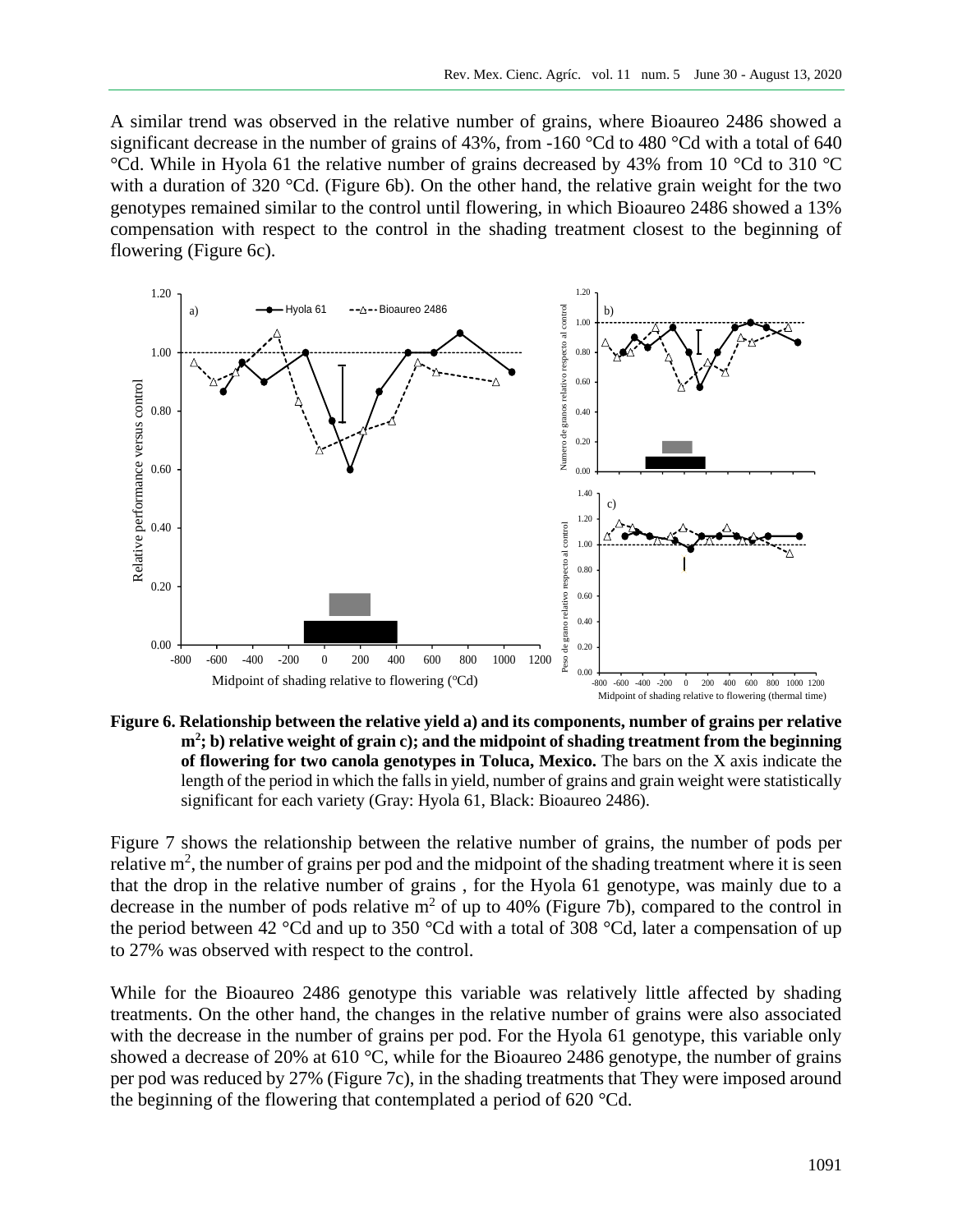

**Figure 7. Relationship between the number of grains per m<sup>2</sup> relative a) and its components relative number of pods per m<sup>2</sup> ; b) number of grains per relative pod; and c) the midpoint of shading treatment from the beginning of flowering for two canola genotypes in Toluca, Mexico.** The bars on the X axis indicate the length of the period in which the falls in the number of grains were statistically significant for each variety (Gray: Hyola 61, Black: Bioaureo 2486).

## **Discussion**

The yield generated by the controls was 4.9 and 3.4 t ha<sup>-1</sup> for Hyola61 and Bioaureo 2486, respectively. These yields show that the work was located in suitable agro-ecological conditions. It is known that in most annual crops from flowering there is a rapid reduction in the leaf area index (IAF) (Madoni and de la Fuente, 2015), which, in the case of canola despite being partially compensated by the green area of the pods, creates an assimilation deficit for the definition of yield Schwab (2010). Based on this, it could be ensured that the shading treatments prior to this stage and consequent to it were the cause of potentiating said deficit. The time window where the canola plant was most sensitive to changes in assimilated availability and in which yield was significantly reduced was identified for: Bioaureo 2486; from -140 °C up to 410 °C with a total of 550 °C with a significant decrease in yield of up to 33%.

While in Hyola 61 this time window presented from -45 °Cd up to 250 °Cd with a total of 295 °Cd and a significant decrease in yield of up to 40%. The greater affectation in Hyola 61, could be associated to the fact that it potentially presents a smaller number of branches (data not reported) compared to Bioaureo 2486. These results coincide with those obtained by Kirkegaard *et al*. (2018) who identified the critical period with a single canola genotype at two different sites, using shading from 30 and 48 days after planting and until physiological maturity.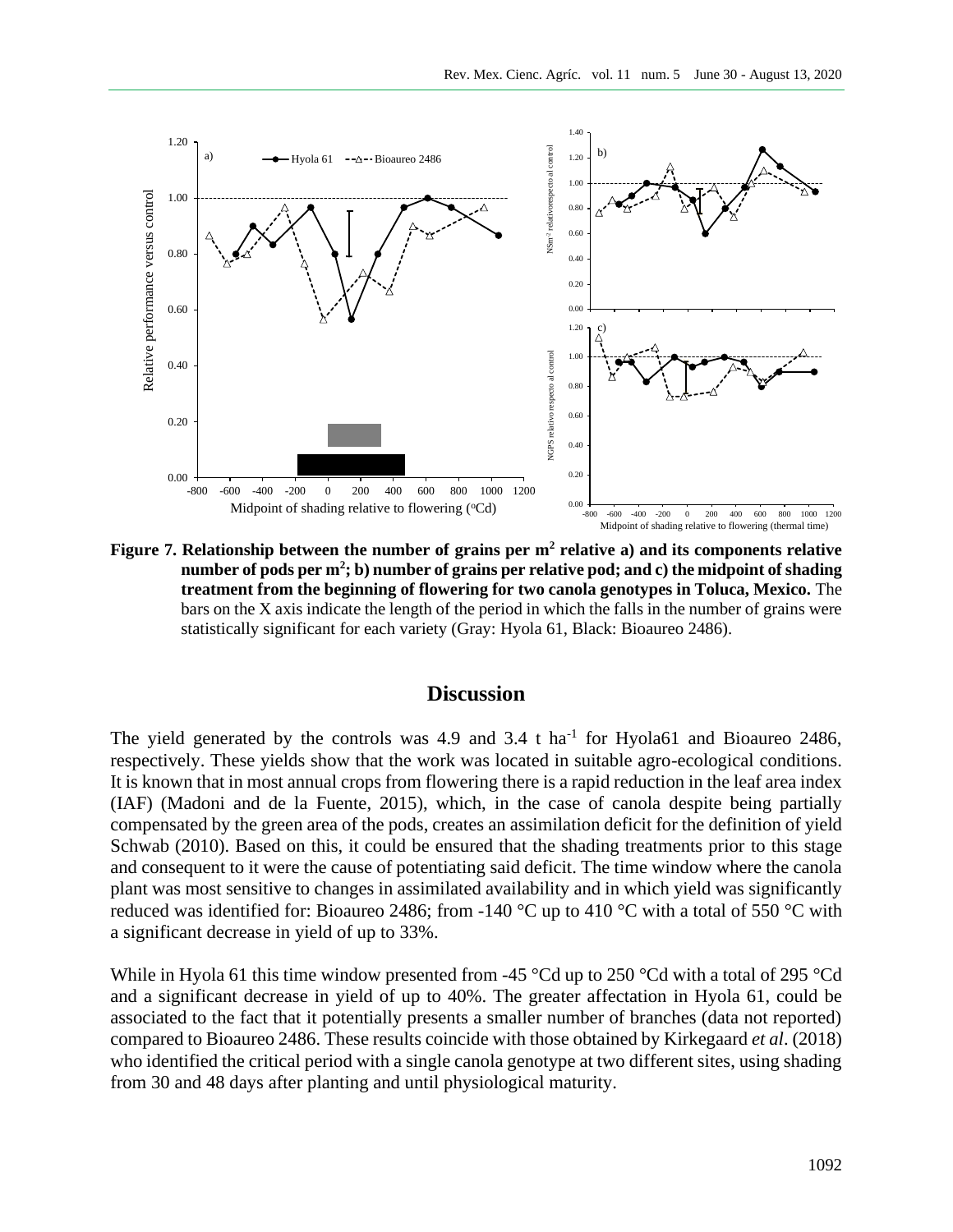These authors found significant reductions in canola yield from 100 °Cd after the start of flowering (BBCH60: Biologische Bundesanstalt, Bundessortenamt and CHchemical industry) (this period comprises from 50% of plants with an open flower on the stem main until flowering ceases) and continued up to 500 °C after BBCH60, this period was the one with the greatest impact in both sites, generating a reduction of 40 to 50% in yield.

On the other hand, previous studies analyzing other environmental factors (drought and temperature) other than incident solar radiation have agreed that the period around flowering is the most sensitive for determining canola yield. For example, Champolivier and Merrien (1996) concluded that the most sensitive moment in canola to drought is the flowering phase and the grain growth stage known as G4 (period corresponding to the transition between flowering and developing pod when the final length is reached this)  $+10$  days. Whereas, Mc Gregor (1981) and Morrison (1993) agreed that temperatures above 27 °C during flowering cause reductions in flower fertility due to sterility of the ovaries, pollen infertility and pod abortion, which is caused by a low potential water in the stigma reducing the ability to hydrate pollen and therefore the growth of the pollen tube (Morrison, 1993). In this sense, the maximum temperatures occurred during the conduct of this work did not reach 27 ºC, therefore, it is likely that the decrease in the number of grains was mainly associated with the reduction in radiation interception during the flowering stage.

On the other hand, in terms of components of the number of grains per  $m<sup>2</sup>$  (number of pods per  $m<sup>2</sup>$ (NS) and number of grains per pod (NGPS)) the two cultivars behaved differentially, which is how in Hyola 61 the NGPS was reduced up to 20% and the NS 40%, with respect to the control and in Bioaureo 2486 the NGPS was reduced by 27% and the NSm<sup>2</sup> was relatively little affected (9%). These results agree with Kirkegaard *et al*. (2018), who observed reductions between 50 and 55% in the number of grains in two studied environments.

The authors attributed the reductions in the number of pods and the number of grains per pod to a smaller amount of assimilates available when the maximum number of flower buds is reached and the first flowers have opened. In this sense, the data from our study indicates that Hyola 61, being short-cycle and with little branching, bases the number of grains per unit area on the number of pods, while intermediate genotypes such as Bioaureo 2486 depend to a greater extent on the number of grains per pod.

The reductions in canola grain yield were mainly explained by reductions in the number of grains per unit area (43% for the two genotypes) with evidence of a compensation in grain weight being more notable for the Bioaureo 2486 genotype (13%). The foregoing shows that the number of grains is the yield component most sensitive to changes in the availability of resources, as occurs in most grain crops (Slafer *et al*., 2014).

The compensation in grain weight observed in our study partially coincides with the results obtained by Champolivier and Merrien (1996), who stated that water stress in flowering affected the number of grains per plant (31%) and the oil content on the contrary, they observed a compensation effect on the weight of 1 000 grains, accompanied by a significant increase in the final concentration of glucosinolate in the seeds (60%).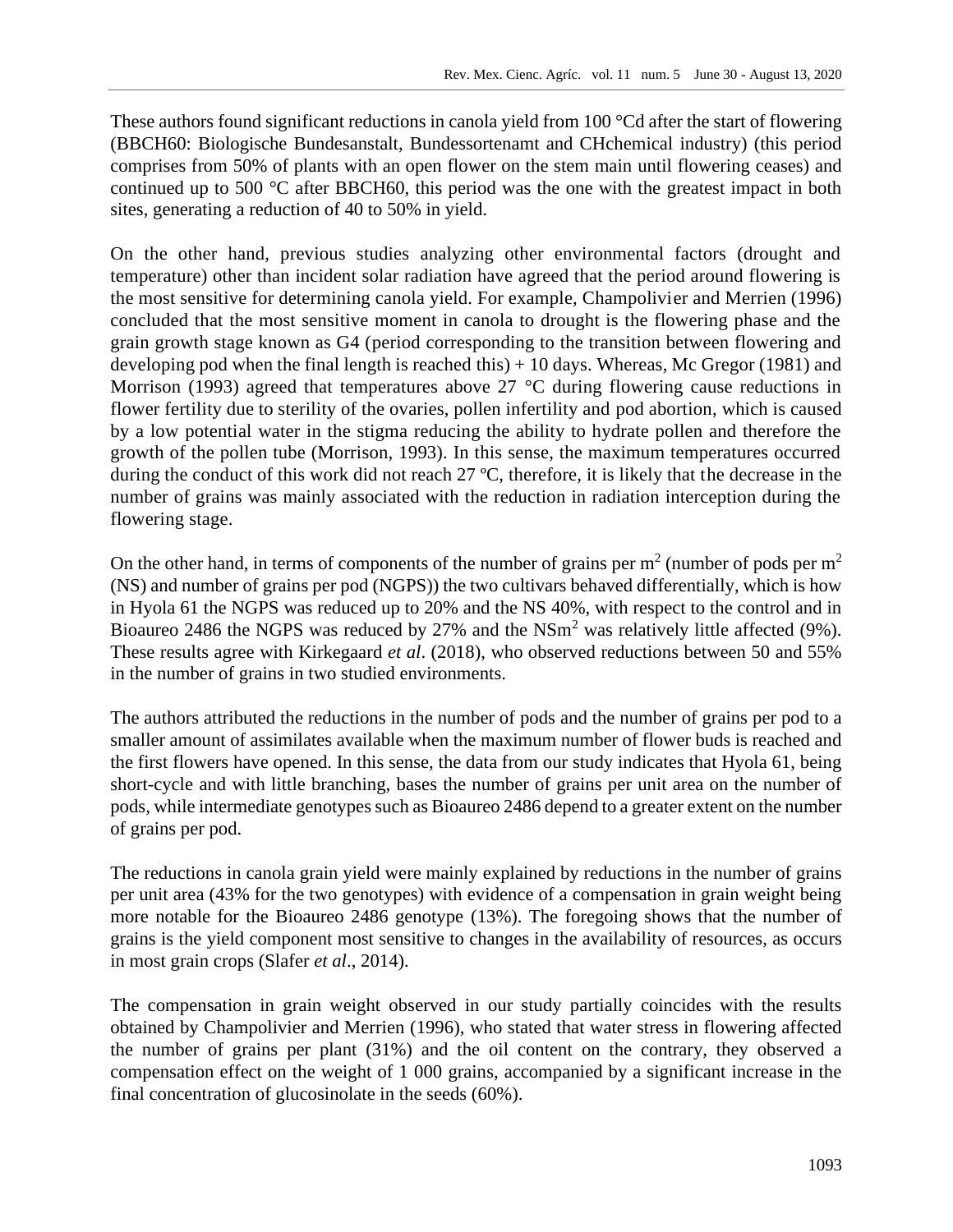The two genotypes used showed different strategies in the generation of the number of pods per m<sup>2</sup>, one of them Hyola 61 of low size and with less biomass production and whose production of pods per  $m<sup>2</sup>$  was mostly affected (40%) compared to Bioaureo 2486 of high size but with higher biomass production whose pod production was not affected by the shading treatments practically throughout its cycle but in the production of the number of grains per pod.

The superiority in biomass production and number of pods by the Bioaureo 2486 genotype compared to Hyola 61, may be related to a greater number of branches. This is important considering that future yield progress may be associated with increases in aboveground biomass (Shearman *et al*., 2005; Miralles and Slafer, 2007).

# **Conclusions**

In terms of physiological components, grain yield was mainly explained by changes in the harvest index and to a lesser extent by biomass production. The time window in which the yield was affected to a greater extent by the availability of assimilates in canola was different in each of the two cultivars used. In Bioaureo 2486 the window of decrease in yield was presented from -140 °Cd up to 410 °Cd with a total duration of 550 °Cd, with reductions of up to 33%, compared to the unshaded treatment. In Hyola 61 the yield decrease window appeared from 45 °Cd up to 250 °Cd with a total duration of 295 °Cd.

Changes in grain yield due to shading were explained by the number of grains rather than by the individual grain weight. The two genotypes used differed in their strategy to generate the number of grains. Hyola 61 depended more on the number of pods, while Bioaureo 2486 did so through the number of grains per pod.

### **Acknowledgments**

The author G. García-Hernández you want to thank the Mexican Council of Science and Technology (COMECYT) for the scholarship that allowed him to finish his studies as an agricultural engineer. This work was part of the project 'Determination of yield in broad bean and canola affected by reductions in intercepted radiation at different phenological stages' with code 4731/2019CIB.

## **Cited literature**

- Champolivier, L. and Merrien, A. 1996. Effects of water stress applied at different growth stages to (*Brassica napus* L.) var. oleifera on yield, yield components and seed quality. Eur. J. Agron. 5(3-4):153-160. doi.org/10.1016/S1161-0301(96)02004-7.
- CONASIPRO. 2019. Bases de datos oleaginosas mundial y nacional 1980-2018. [http://www.oleaginosas.org/cat-69.shtml#51.](http://www.oleaginosas.org/cat-69.shtml#51)
- Dean, D.; Raguljić, D. and Voss, D. 2017. Design and analysis of experiments. Springer International Publishing AG. Cham, Switzerland. 852 p.
- Estrada, C. G.; Miralles, D. J. and Slafer, G. A. 2008. Yield determination in triticale as affected by radiation in different development phases. Eur. J. Agron. 28(4):597-605. doi.org/10.1016/j.eja.2008.01.003.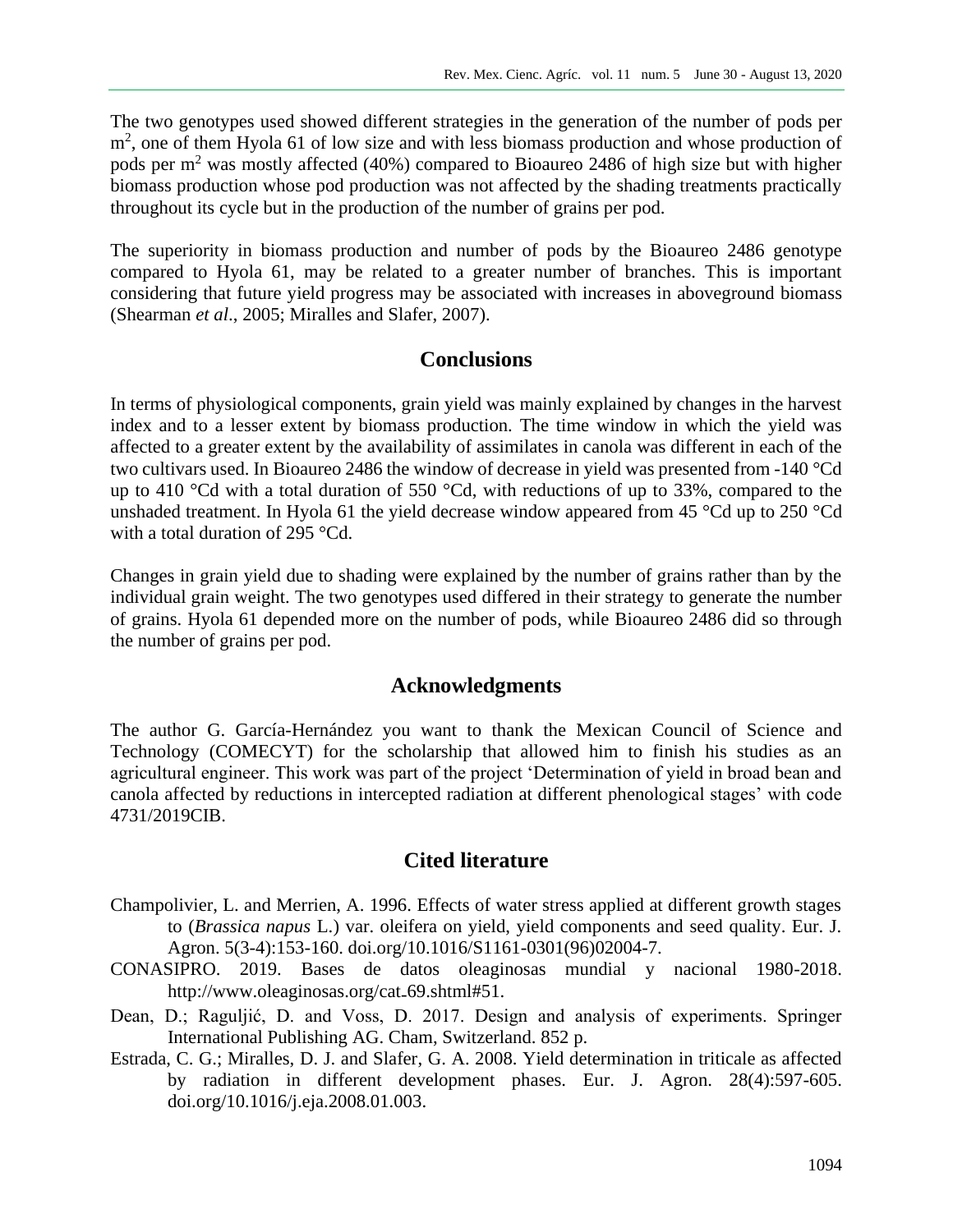- Fischer, R. A 2008. The importance of grain or kernel number in wheat: a reply to Sinclair and Jamieson. Field Crops Research. 105(1-2):15-21. doi:10.1016/j.fcr.2007.04.002.
- García, E.1988. Modificaciones al sistema de clasificación climática de Köppen. Instituto Nacional de Geografía. Universidad Nacional Autónoma de México (UNAM). México. 246 p.
- González, A.; Sahagún, J.; Vázquez, L. M.; Rodríguez, J. E.; Pérez, D. J.; Domínguez, A.; Franco, O. y Balbuena, A. 2009. Identificación de variedades de maíz sobresalientes considerando el modelo AMMI y los índices de Eskridge. Agric. Téc. Méx. 35(2):189-200.
- Iglesias, F. M. and Miralles, D. J. 2014. Changes in seed weight in response to different sources: sink ratio in oilseed rape. Inter. J. Agric. Res. Innov. Technol. 4(1):44-52.
- Kirkegaard, A. J.; Lilley, M. J.; Brill, D. R.; Ware, H. A. and Walela, K. C. 2018. The critical period for yield and quality determination in canola (*Brassica napus* L.). Field Crops Res. 222(1):180-188. doi.org/10.1016/j.fcr.2018.03.018.
- Kirkegaard, A. J.; Lilley, M. J. and Morrison, M. J. 2016. Drivers of trends in Australian canola productivity and future prospects. Crop Pasture Sci. 67(4):i-ix.
- Labra, M. H.; Struik, P. C.; Evers, J. B. and Calderini, D.F., 2017. Plasticity of seed weight compensates reductions in seed number of oilseed rape in response to shading at flowering. Eur. J. Agron. 84(1):113-124.
- Madoni, G. A. y De la Fuente, E. B. 2015. ¿Qué se entiende por estructura del cultivo? *In*: Satorre, H; Benech A. R. L; Slafer, G. A.; de la Fuente, E. B.; Miralles, D. J.; Otegui, M. E. y Savin, R. (Eds.). Producción de granos: bases funcionales para su manejo. Facultad de Agronomía, Universidad de Buenos Aires, Argentina. 247-255 pp.
- Mc Gregor, D. I. 1981. Pattern of flower and pod development in rapeseed. Canadian J. Plant Sci. 61(2):275-282. doi.org/10.4141/cjps81-040.
- Miralles, D. J. and Slafer, G. A. 2007. Sink limitations to yield in wheat: how could it be reduced? J. Agric. Sci. Cambridge. 145(2):1-11. doi.org/10.1017%2FS0021859607006752.
- Morrison, M. J. 1993. Heat stress during reproduction in summer rape. Can. J. Bot. 71(2):303-308. doi.org/10.1139/b93-031.
- Peltonen-Sainio, P.; Kangas, A.; Salo, Y. and Jauhiainen, L. 2007. Grain number dominates grain weight in temperate cereal yield determination: Evidence based on 30 years of multilocation trials. Field Crops Res. 100(2-3):179-188.
- Sadras, V. O. 2007. Evolutionary aspects of the trade-off between seed size and number in crops. Field Crops Res. 100(2-3):125-138.
- Schwab, M. I. 2010. Comportamiento agronómico de Colza según fechas de siembra. Trabajo final, Universidad Católica Argentina, Facultad de Ciencias Agrarias, Argentina. http://bibliotecadigital.uca.edu.ar/repositorio/tesis/comportamiento-agronomico-colzafechas-siembra.pdf.
- Shearman, V. J.; Sylvester, R.; Scott, R. K. and Foulkes, M. J. 2005. Physiological processes associated with wheat yield progress in the UK. Crop Sci. 45(1):175-185. Doi:10.2135/ cropci2005.0175.
- Sidlauskas, G. and Bernotas, S. 2003. Some factors affecting seed yields of spring oilseed rape (*Brassica napus* L.) Agron. Res. 1(2):229-243.
- Sinaki, J. M.; Majidi, H. E.; Shirani, R. A.; Nour, M. G. and Zarei, H. 2007.Los efectos del déficit hídrico durante las etapas de crecimiento de la canola (*Brassica napus* L.). American-Eurasian J. Agric. Environ. Sci. 2(4):417-422.
- Slafer, G. A.; Araus, J. L.; Royo, C. and García del Moral, L. F. 2005. Promising eco-physiological traits for genetic improvement of cereal yields in Mediterranean environments. Annals Appl. Biol. 146(1):61-70.